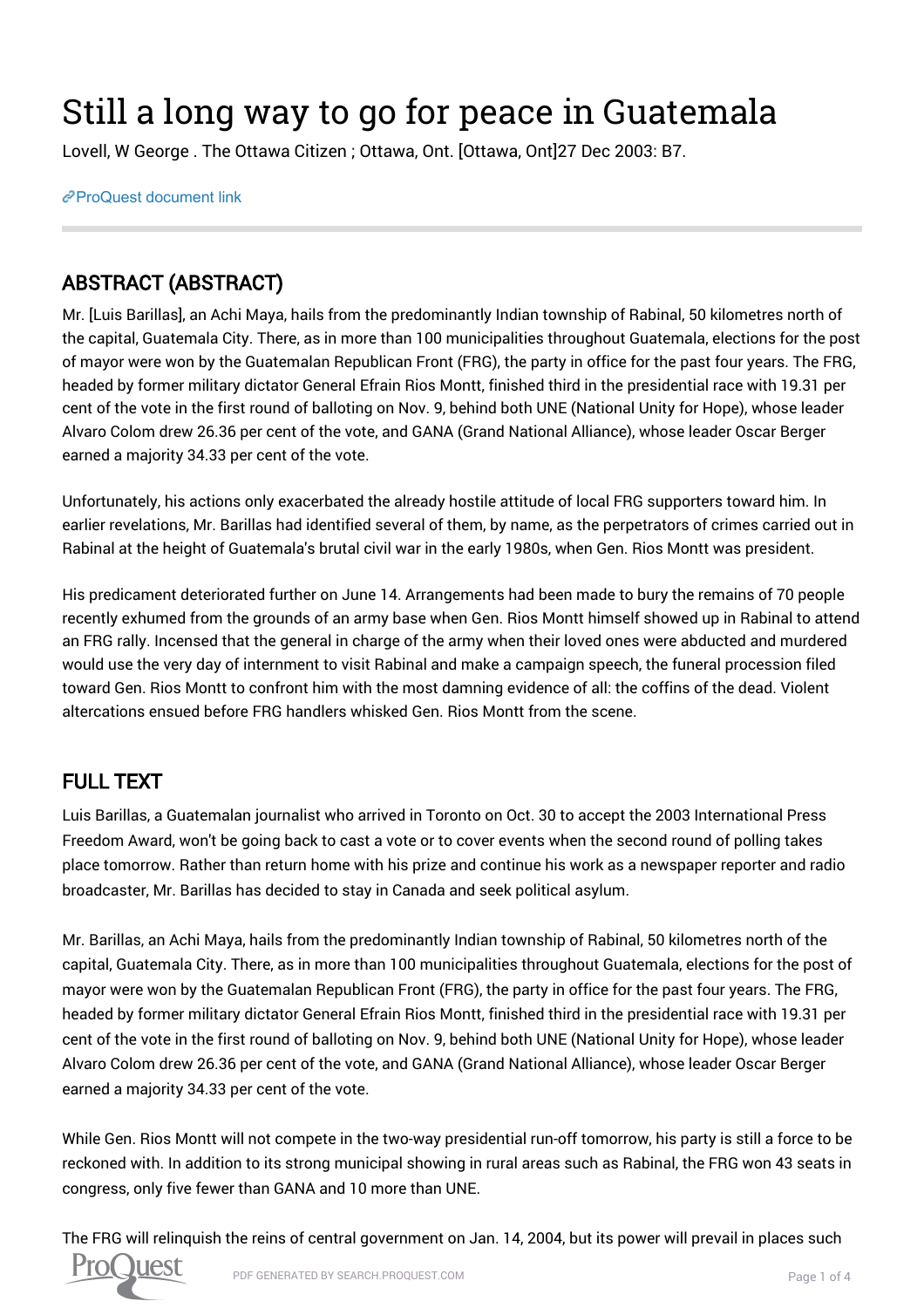as Rabinal, where it distributed roofing material, seeds and fertilizers, and cash incentives in the weeks leading up to the Nov. 9 vote. As well as bribery and corruption, the FRG used harassment and intimidation to secure election outcomes in its favour. Mr. Barillas, in newspaper articles and on his radio program, disclosed these blatant irregularities.

Unfortunately, his actions only exacerbated the already hostile attitude of local FRG supporters toward him. In earlier revelations, Mr. Barillas had identified several of them, by name, as the perpetrators of crimes carried out in Rabinal at the height of Guatemala's brutal civil war in the early 1980s, when Gen. Rios Montt was president.

A UN Truth Commission has established that the army was responsible for acts of genocide against the Maya population of Rabinal and three other regions, where massacres were a military strategy, not random occurrences. An estimated 250,000 Guatemalans, 83 per cent of them Maya Indians, were killed in the 36 years before 1996, when a Peace Accord was signed.

Mr. Barillas maintains that, as commander-in-chief of the army when repression was most rampant, Gen. Rios Montt is ultimately responsible for the conduct of soldiers and militia in the field. All participants, but especially Gen. Rios Montt, should be held accountable and brought to trial. By bringing civil war atrocities to the attention of his readers and listeners, by calling for justice to be done, Mr. Barillas became a marked man.

His predicament deteriorated further on June 14. Arrangements had been made to bury the remains of 70 people recently exhumed from the grounds of an army base when Gen. Rios Montt himself showed up in Rabinal to attend an FRG rally. Incensed that the general in charge of the army when their loved ones were abducted and murdered would use the very day of internment to visit Rabinal and make a campaign speech, the funeral procession filed toward Gen. Rios Montt to confront him with the most damning evidence of all: the coffins of the dead. Violent altercations ensued before FRG handlers whisked Gen. Rios Montt from the scene.

For the mourners who joined the demonstration, insult was added to injury when, in subsequent TV interviews, high-ranking FRG officials claimed that the coffins contained not human remains but sticks, rocks, metal objects, and other such makeshift weaponry, which they claimed had been concealed in the coffins in preparation for an attack. The FRG also alleged that Mr. Barillas, who was covering developments live "on air" for a Catholic radio station, was present not to report, but to foment anger and incite rebellion.

The inevitable threats came in the usual form of letters and telephone calls and culminated on July 4, when his house was bombed. Two days later, his sister received word that her children would be killed if her brother did not shut up. Mr. Barillas left Rabinal and hid out in the houses of friends and colleagues in Guatemala City until he obtained a visitor's permit and was able to travel to Toronto.

Seven years after the signing of a peace accord that was supposed to be "firm and lasting," true peace is no more a reality in Guatemala than true democracy. The provisions of the peace accord, aimed at addressing the gross social and economic inequalities that lie at the heart of the country's political woes, have not even been engaged, let alone implemented.

No matter which party or candidate wins the second ballot tomorrow, most Guatemalans will remain desperately poor, because neither GANA/Berger nor UNE/Colom will champion reform of the country's crippling structures of inequality. Furthermore, they will still have to contend with the FRG in congress and in day-to-day governance at the local level.

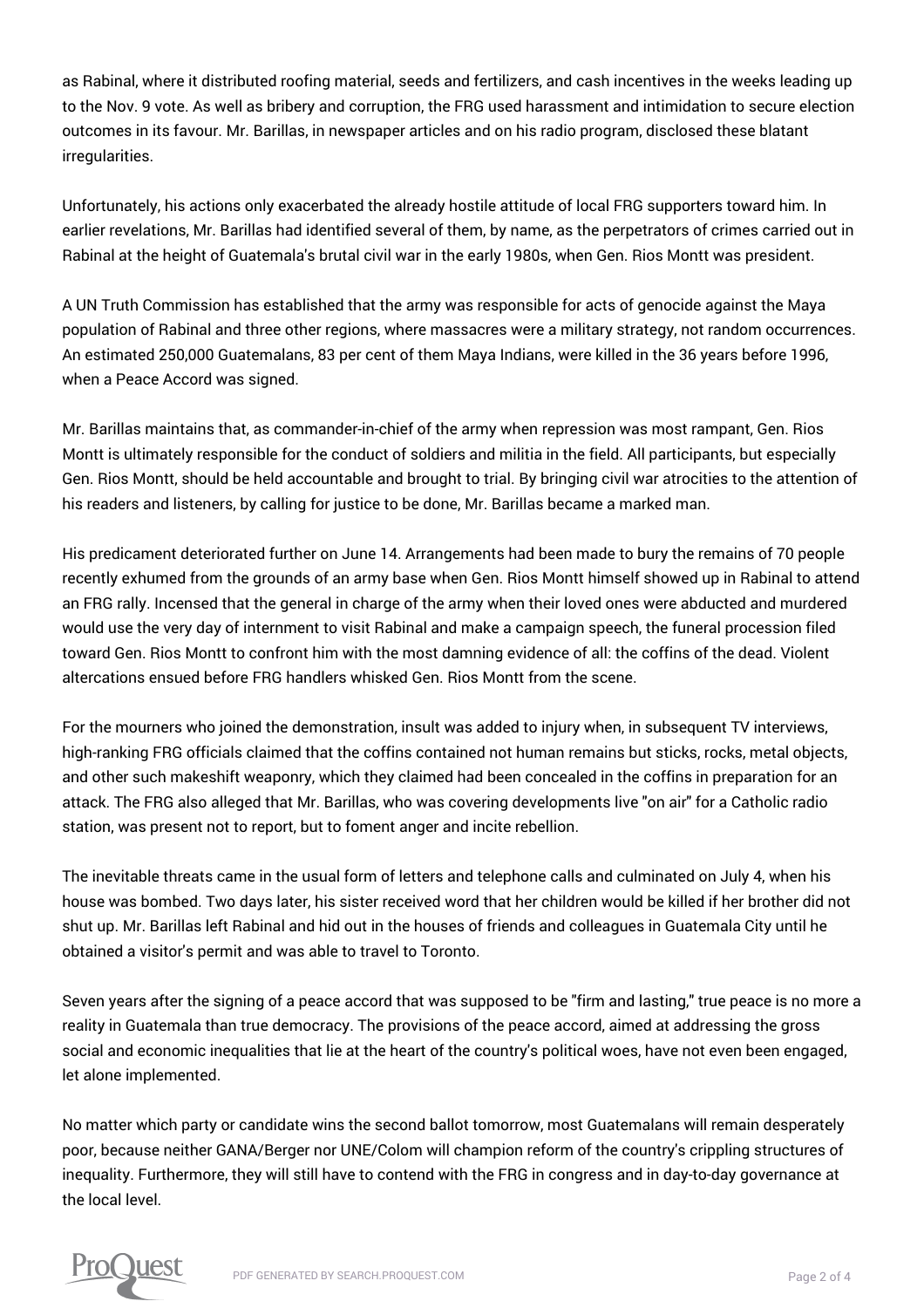True democracy, as the experience of Luis Barillas sadly attests, is as much a casualty of what passes for democracy in Rabinal and elsewhere in Guatemala, as true peace.

W. George Lovell is a professor in the Department of Geography at Queen's University in Kingston.

## **DETAILS**

| People:                        | Barillas, Luis Rios Montt, Efrain                                                                   |
|--------------------------------|-----------------------------------------------------------------------------------------------------|
| <b>Publication title:</b>      | The Ottawa Citizen; Ottawa, Ont.                                                                    |
| Pages:                         | <b>B7</b>                                                                                           |
| Number of pages:               | $\pmb{0}$                                                                                           |
| <b>Publication year:</b>       | 2003                                                                                                |
| <b>Publication date:</b>       | Dec 27, 2003                                                                                        |
| Section:                       | <b>News</b>                                                                                         |
| <b>Publisher:</b>              | Postmedia Network Inc.                                                                              |
| Place of publication:          | Ottawa, Ont.                                                                                        |
| <b>Country of publication:</b> | Canada, Ottawa, Ont.                                                                                |
| <b>Publication subject:</b>    | General Interest Periodicals--Canada                                                                |
| <b>ISSN:</b>                   | 08393222                                                                                            |
| Source type:                   | Newspapers                                                                                          |
| Language of publication:       | English                                                                                             |
| Document type:                 | Opinion                                                                                             |
| ProQuest document ID:          | 240705873                                                                                           |
| <b>Document URL:</b>           | https://proxy.queensu.ca/login?url=https://search.proquest.com/docview/2407058<br>73?accountid=6180 |
| Copyright:                     | (Copyright The Ottawa Citizen 2003)                                                                 |
| Last updated:                  | 2017-11-01                                                                                          |
| Database:                      | <b>Canadian Major Dailies</b>                                                                       |